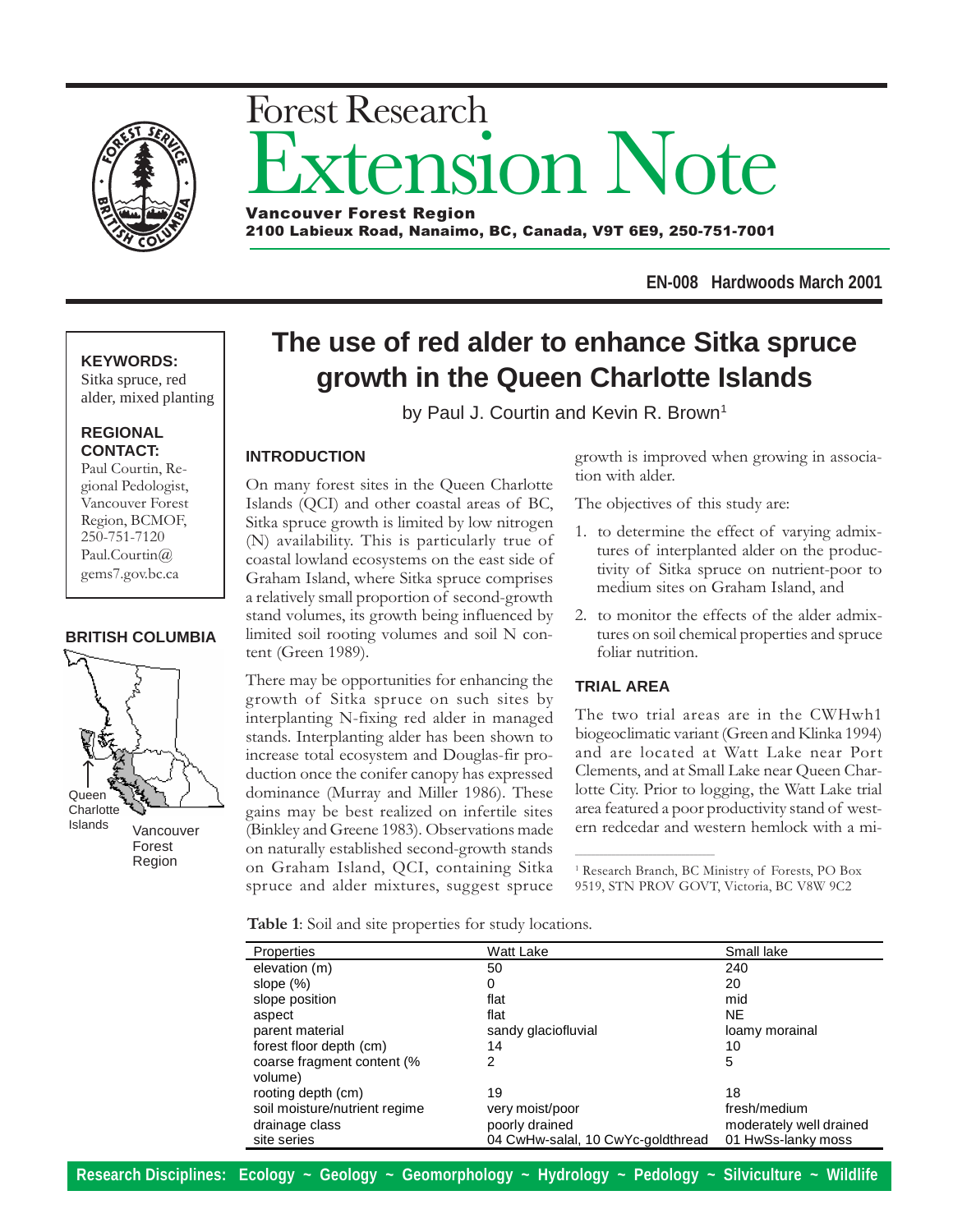Extension Note EN-008 March 2001 **Forest Region, BCMOF 100 Archives -2-** Forest Research, Vancouver Forest Region, BCMOF

| treatment                 |       |       |       |       |
|---------------------------|-------|-------|-------|-------|
| ratio spruce:alder        | 100:0 | 89:11 | 75:25 | 50:50 |
| # spruce ha <sup>-1</sup> | 1600  | 1424  | 1200  | 800   |
| # alder ha <sup>-1</sup>  |       | 176   | 400   | 800   |

#### Table 2: Description of treatments

<sup>1</sup>The 50:50 treatment is only represented at Small Lake.

nor amount of lodgepole pine and spruce. At Small Lake the stand showed medium to good productivity spruce, redcedar and hemlock. The slash had been burned at Small Lake after logging, consuming much of the forest floor. The two study locations are characterized in Table 1.

#### **EXPERIMENTAL LAYOUT AND SAMPLING**

The treatments are described in Table 2. Each treatment was replicated three times in a completely randomized design. The individual plot (experimental unit) sizes were 30 x 30 m, with 5m buffers between plots. The tree spacing was 2.5 m, resulting in 169 trees per plot, but there was a perimeter of spruce reducing the number of measurement trees to 121. The pattern of interplanted spruce and alder is depicted in Figure 1. Both alder and spruce were planted in spring 1992.

In September 2000, ninth year tree measurements were taken including height, diameter at breast height (dbh), and condition. Individual tree volume was calculated using dbh<sup>2</sup> x height x 0.5. Spruce foliar samples were collected from 10 trees per treatment/plot replicate. At least three branchlets of current year's foliage were clipped from the top third of the crown. Spruce foliar samples were analyzed for total N, P, K, Ca, Mg, S, Cu, Zn, B, Mn, Fe, and Al. Mineral soil samples were collected from the surface 15 cm from 15 points within the treatment/plot combinations. These were analyzed for pH, total C, total N, mineralizable N, available (Bray) P, exchangeable Ca, Mg, K, Na, Mn, Fe, Al and cation exchange capacity  $(CEC)$ .

#### **RESULTS AND DISCUSSION**

Initial severe deer browsing of the alder made it necessary to replant the Watt Lake alder in 1993, using protective Vexar<sup>TM</sup>.

Additional alder mortality occurred in 1994 and 1995. The Small Lake alder were initially browsed, but because it is a more productive site they quickly grew beyond the browse height and protection was not used.

The problems with establishment and slower growth of alder at the Watt Lake site have delayed comparison with Small Lake. After nine years, heights of the alder and spruce average 1.2 and 3.0 m, respectively. Tree growth did not vary with treatment. As a result, further reporting from the Watt Lake trial will be delayed until the alder has become established.

At Small Lake, ninth year mean height for the 50:50 treatment was 4.6m; for other treatments the mean heights ranged from 3.8 to 3.9 m. Diameter at breast height followed the same pattern, with 6.8 cm for the 50:50 treatment and an average 5.4 cm for the other treatments. Individual tree volume was totalled per plot and averaged per treatment. As spruce decreased in proportion on a treatment basis (100:0 to 50:50), its volume declined, except for the 50:50 treatment (Figure 2). On a mean plot basis this indicated that 800 spruce growing with 800 alder (50:50) produces the same spruce volume as 1600 spruce alone (100:0). The alder plus spruce volume in the 50:50 treatment yields over 3.5 times the spruce volume alone (100:0). The mean plot volume for the 50:50 treatment was significantly larger compared with all other plot means.

No significant differences were found between soil nutrient levels other than CEC, and this showed that CEC levels were different between the 100:0 and 50:50 treatments. The degree to which soil nutrient levels change with increasing alder appeared to be masked by background soil variability. Alternatively, rapid uptake of nutrients in spruce and alder

Figure 1. Interplanting arrangement of spruce (S) and alder (A) within treatments (only a portion of trees per treatment are shown).

| $S$ $S$ $S$ $S$ $S$ $S$ $S$ $S$ $S$     | $S$ $S$ $S$ $S$ $S$ $S$ $S$ $S$ $S$ | $S$ $S$ $S$ $S$ $S$ $S$ $S$ $S$ $S$ | $S$ $S$ $S$ $S$ $S$ $S$ $S$ $S$ $S$    |
|-----------------------------------------|-------------------------------------|-------------------------------------|----------------------------------------|
| $S \tS \tS \tS \tS \tS \tS \tS \tS$     | SASSASSAS                           | SASASASAS                           | SASASASAS                              |
| $S \tS \tS \tS \tS \tS \tS \tS \tS$     | $S\ S\ S\ S\ S\ S\ S\ S\ S$         | $S$ $S$ $S$ $S$ $S$ $S$ $S$ $S$ $S$ | S S <b>A</b> S <b>A</b> S <b>A</b> S S |
| $S \tS \tS \tS \tS \tS \tS \tS \tS$     | $S\ S\ S\ S\ S\ S\ S\ S\ S$         | SASASASAS                           | SASASASAS                              |
| $S\ S\ S\ S\ S\ S\ S\ S\ S$             | SASSASSAS                           | $S \tS \tS \tS \tS \tS \tS \tS \tS$ | S S <b>A</b> S <b>A</b> S <b>A</b> S S |
| $S\ S\ S\ S\ S\ S\ S\ S\ S$             | $S\ S\ S\ S\ S\ S\ S\ S$            | SASASASAS                           | SASASASAS                              |
| $S \tS \tS \tS \tS \tS \tS \tS \tS \tS$ | $S\ S\ S\ S\ S\ S\ S\ S\ S$         | $S\ S\ S\ S\ S\ S\ S\ S$            | S S <b>A</b> S <b>A</b> S <b>A</b> S S |
| $S \tS \tS \tS \tS \tS \tS \tS \tS$     | SASSASSAS                           | SASASASAS                           | SASASASAS                              |
| $S$ $S$ $S$ $S$ $S$ $S$ $S$ $S$ $S$     | $S\ S\ S\ S\ S\ S\ S\ S\ S$         | $S$ $S$ $S$ $S$ $S$ $S$ $S$ $S$ $S$ | $S$ $S$ $S$ $S$ $S$ $S$ $S$ $S$ $S$    |
| treatment - $1100:0$                    | treatment $2 - 89:11$               | treatment $3 - 75:25$               | treatment $4 - 50:50$                  |

**Research Disciplines: Ecology ~ Geology ~ Geomorphology ~ Hydrology ~ Pedology ~ Silviculture ~ Wildlife**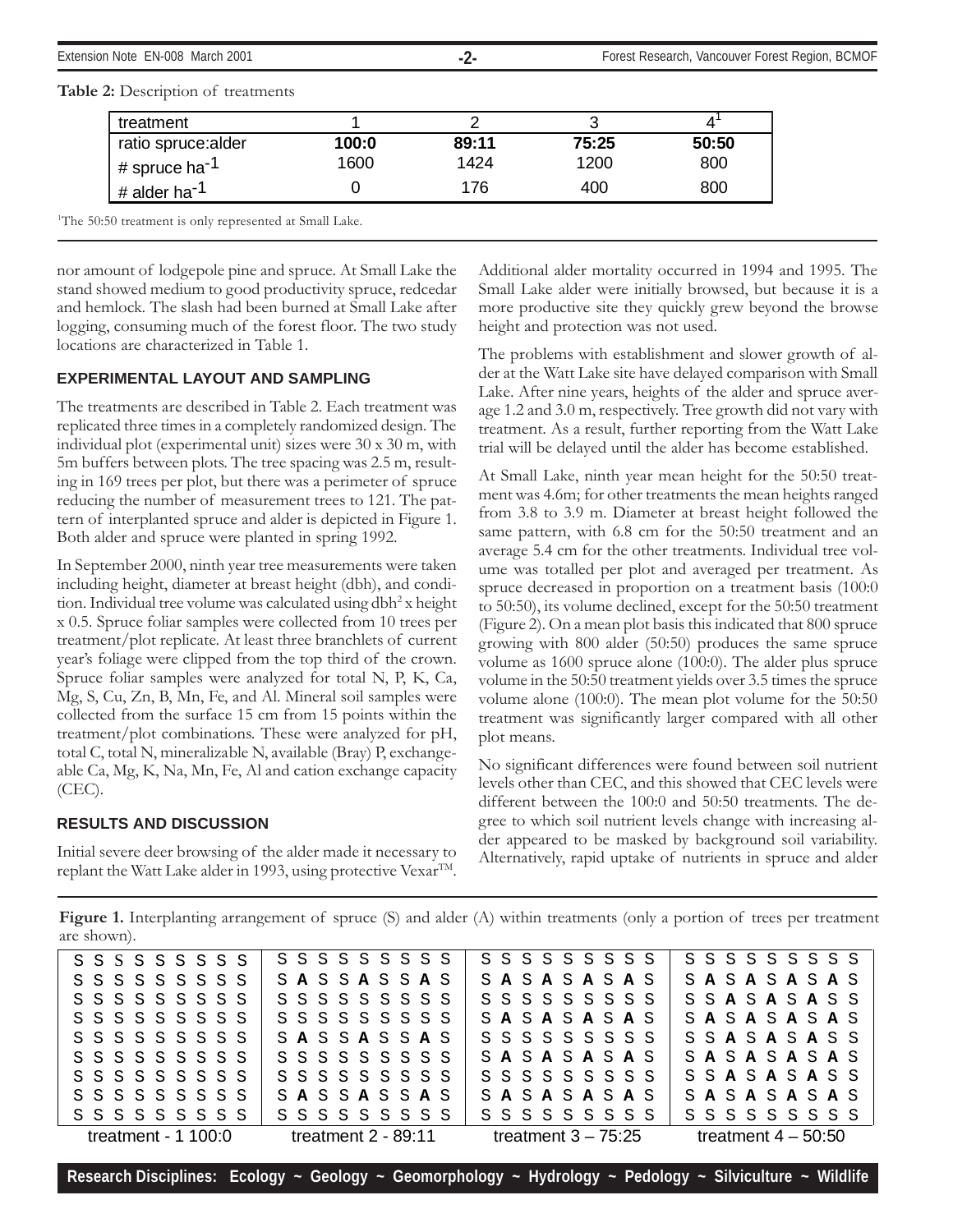

Figure 2. Nine year mean  $(n=3)$  plot volumes  $(m^3)$  at Small Lake for spruce and alder in relation to species mixture.

biomass overrides any mixture effect influencing soil nutrient levels.

The mean foliar N and P for the 50:50 treatment are significantly greater compared with other means. Other significant differences are shown in Table.3.

At Small Lake the alder are 2 m taller on average than the spruce. More spruce trees are damaged by alder branches in the 50:50 plots compared with the 75:25 or 89:11 plots. Eleven per cent of the spruce in the former had terminal leader damage including breakage and needle loss (Figure 3). For the latter treatments, 2-3 % of the trees received this damage.

#### **CONCLUSIONS**

Alders may contribute significant amounts of N in many coastal forest soils (Bormann et al 1994). Farr et al (1977) found that four-year-old Sitka spruce seedlings growing near



Figure 3. Damage to spruce leader as a result of alder branch abrasion.

Sitka alder had higher foliar concentrations of N, P and K.

Nine years after planting, soil N levels did not differ between the varying admixtures of alder in spruce, but foliar N concentrations increased significantly as the proportion of alder increased. Other nutrients followed this trend. Treatment heights and diameters were also significantly greater, but only for the 50:50 treatment compared with the other treatments. This greater height and diameter was attained despite the

Table 3. Mean foliar nutrient levels of Sitka spruce by treatment at Small Lake. Significant differences between means are designated by letter  $(P=0.05)$ .

| treat- |       |                   | ------%---        |      |                    |                    |        |      | ----------------------ppm--- |       |                   |       |
|--------|-------|-------------------|-------------------|------|--------------------|--------------------|--------|------|------------------------------|-------|-------------------|-------|
| ment   | N     | P                 |                   | Ca   | Mg                 | S                  | Cu     | Zn   | В                            | Mn    | Fe                | Al    |
|        |       |                   |                   |      |                    |                    |        |      |                              |       |                   |       |
| 100:0  | 0.89a | 0.15a             | 1.02a             | 0.25 | 0.082              | 0.087a             | 1.96a  | 19.4 | 11.3a                        | 872a  | 21.9a             | 70.6  |
| 89:11  | 0.96a | 0.16ab            | 0.91 <sub>b</sub> | 0.25 | 0.075a             | 0.089a             | 2.14ab | 18.8 | 12.8a                        | 1068b | 31.9              | 67.5  |
| 75:25  | 1.14b | 0.18 <sub>b</sub> | 0.97              | 0.28 | 0.088 <sub>b</sub> | 0.101 <sub>b</sub> | 2.47b  | 19.7 | 12.7a                        | 1125c | 32.2              | 81.9a |
| 50:50  | .63c  | 0.21c             | 0.93              | 0.26 | 0.079a             | 0.110 <sub>b</sub> | 3.60c  | 19.4 | 16.2b                        | 993   | 39.1 <sub>b</sub> | 63.5b |

**Research Disciplines: Ecology ~ Geology ~ Geomorphology ~ Hydrology ~ Pedology ~ Silviculture ~ Wildlife**